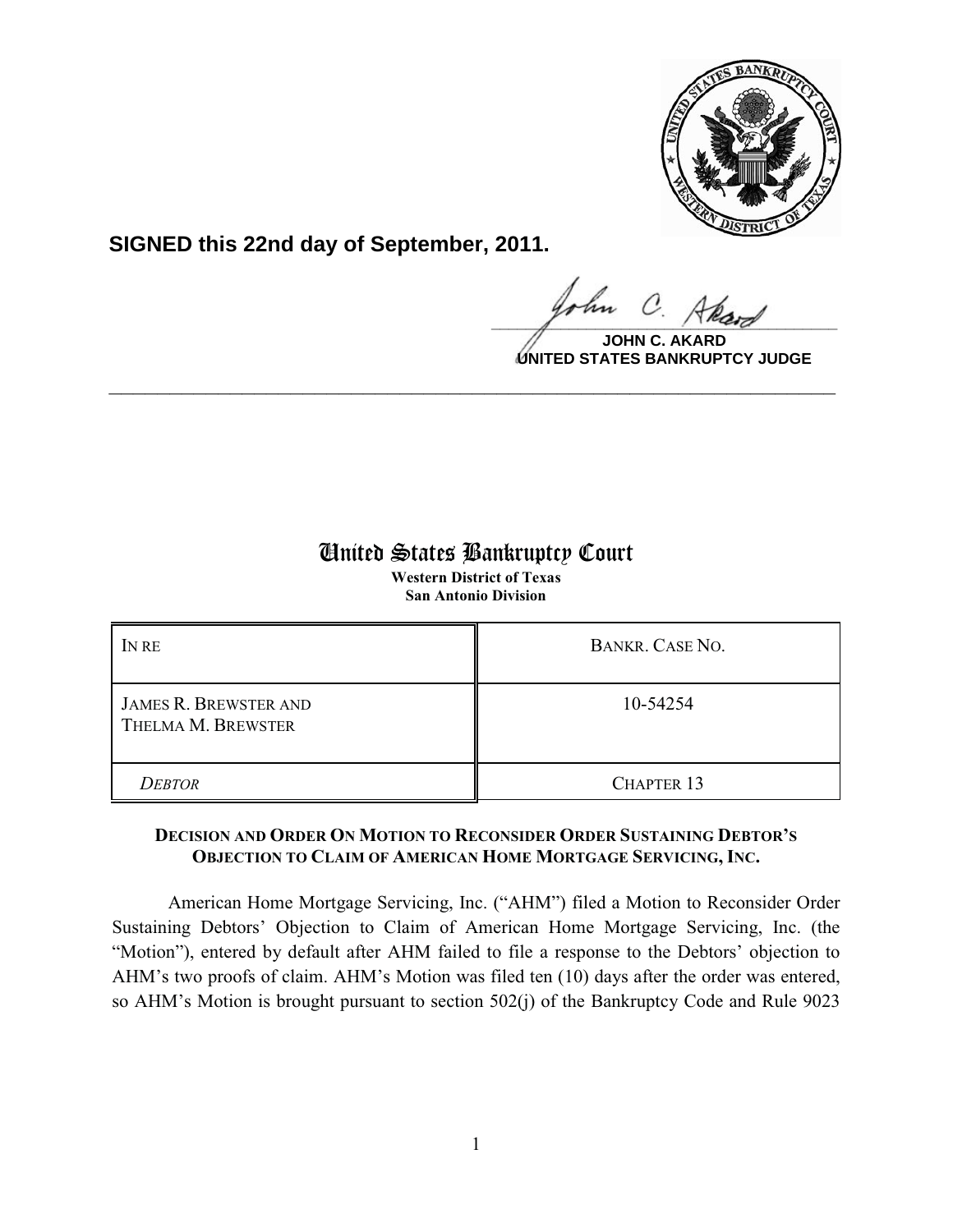of the Federal Rules of Bankruptcy Procedure (Rule 59 of the Federal Rules of Civil Procedure). $<sup>1</sup>$ </sup>

AHM filed two proofs of claim in November 2010: 1) a claim in the amount of \$101,834.07; and 2) a second claim in the amount of \$24,453.76. Both claims asserted that they were secured. The notes attached to both claims are payable to Argent Mortgage Company and the liens attached to the claims are in favor of Argent Mortgage Company to secure the notes. There is no assignment of the notes and liens to AHM nor any evidence that AHM has authority to act on behalf of Argent Mortgage Company.

The Debtors' Amended Chapter 13 Plan ("Amended Plan") listed both of these claims as direct payments to AHM. The Amended Plan also provided for payment of total pre-petition arrears of \$9,636.32 in connection with the first lien proof of claim. Finally, the Amended Plan provided that the monthly payments on AHM's claims would be held in trust by the Chapter 13 Trustee until the Debtors' objections to those claims were resolved. The Debtors filed their objection to AHM's claims on the same day that they filed their Amended Plan. Among other factors, the objection stated that there was no proof that the Debtors were in any way indebted to AHM. AHM did not file a response to the Debtors' objection to AHM's claims, and the court sustained the Debtors' objection by order entered on May 23, 2011. The Debtors' Amended Plan was confirmed on August 19, 2011. AHM argued that because the Debtors listed AHM as a secured creditor in their schedules and in their Amended Plan, they should be estopped to deny AHM's secured status and the court should not have sustained their objection.

AHM also argued that it was not properly served with the Debtor's claim objection pursuant to Rule 7004(b)(3) of Bankruptcy Rules. Rule 7004(b)(3) provides that service "[u]pon a domestic corporation is made by mailing a copy of the summons and complaint to the attention of an officer, a managing or general agent, or to any other agent authorized by appointment or by law…" The Debtors mailed their claim objection to the address listed on AHM's proofs of claim as the address to which notices should be sent; the Debtors also mailed their claim objection to attorney Hilary Bonial, who entered an appearance as AHM's authorized agent on November 9, 2010 (one day before AHM filed its first proof of claim in this case). AHM maintained that such service did not comply with Rule 7004(b)(3) because the Debtors' certificate of service did not indicate that the objection was served on "an officer, managing or general agent, or to any other agent authorized by appointment or by law."

The Debtors responded to AHM's Motion by arguing that AHM had failed to satisfy the Rule 9023 standards for vacating the court's order sustaining the Debtors' objection. The

 $\overline{a}$ 

<sup>&</sup>lt;sup>1</sup> Rule 9023 of the Federal Rules of Bankruptcy Procedure provides that Rule 59 of the Federal Rules of Civil Procedure applies bankruptcy cases, with the only difference being that in bankruptcy cases a movant must file a Rule 9023 motion within 14 days of entry of the judgment rather than 28 days (as provided in Rule 59). References to Rule 9023 in this decision refer to the Federal Rules of Bankruptcy Procedure; references to Rule 59 refer to the Federal Rules of Civil Procedure.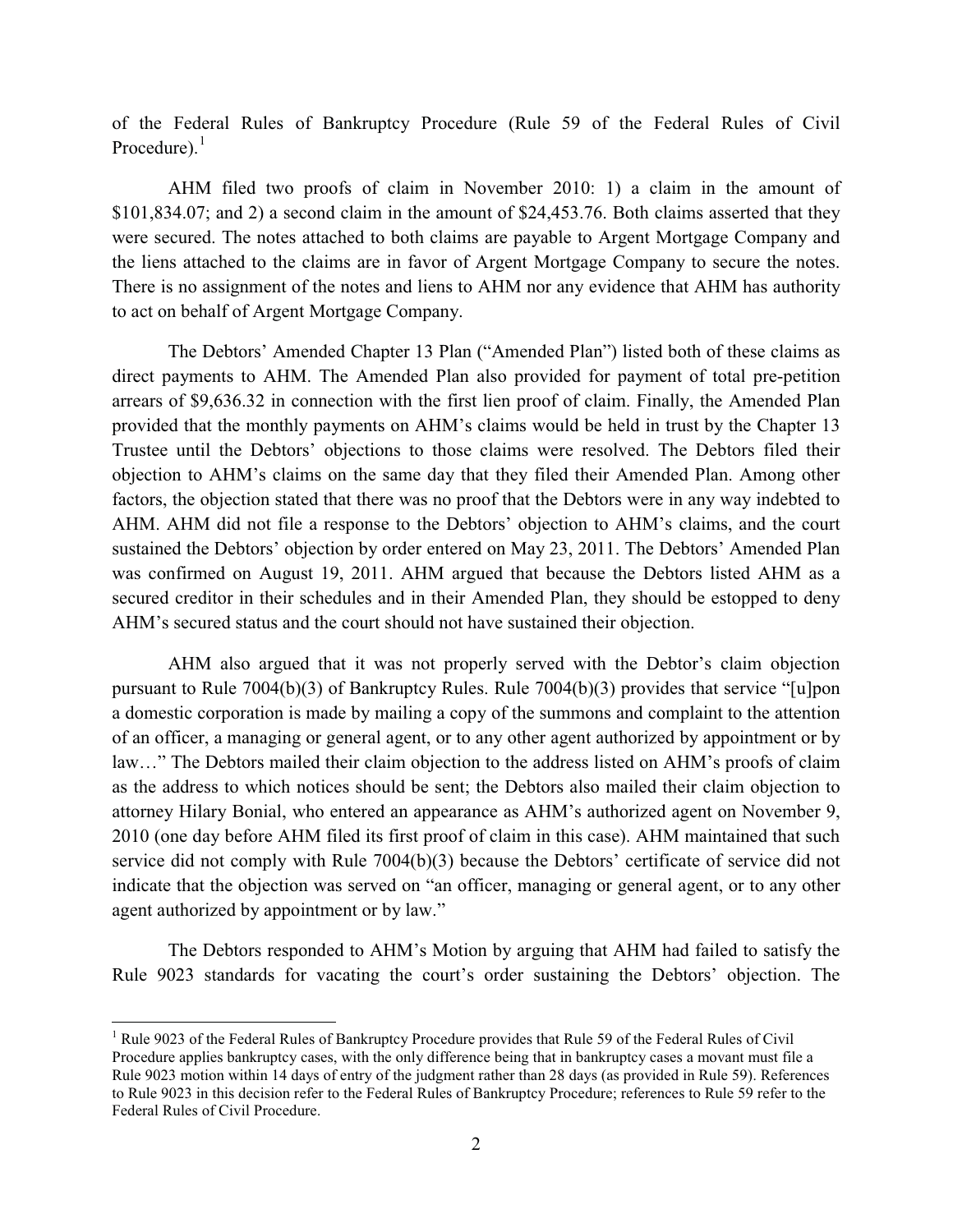Debtors also argued that this court has previously rejected (in *In re Wilkinson*, Case No. 07- 50189 (Bankr. W.D. Tex. July 22, 2011)) the very same argument that AHM has made here with respect to improper service under Rule 7004(b)(3).

## **Discussion**

AHM filed its Motion to Reconsider ten (10) days after this court's entry of the order sustaining the Debtors' objection to AHM's claims. AHM filed its Motion pursuant to section 502(j) of the Bankruptcy Code and Bankruptcy Rule 3008, which allow reconsideration of orders sustaining objections to claims "for cause." *See* 11 U.S.C. § 502(j); FED. R. BANKR. P. 3008. The Fifth Circuit has held that motions filed pursuant to Rule 3008, when filed within the time period prescribed by Rule 9023, are analogous to motions brought pursuant to Rule 9023. *S. Tex. Wildhorse Desert Invs., Inc. v. Tex. Commerce Bank-Rio Grande, N.A.*, 314 B.R. 107, 113-14 (S.D. Tex. 2004) (citing *In re Aguilar*, 861 F.2d 873, 874 (5th Cir. 1988)). Accordingly, the Rule 9023 standards for a new trial apply to AHM's motion here.

This court recently articulated the Rule 9023 standards in *In re Camp Arrowhead, Ltd.*, 451 B.R. 678, 691 (Bankr. W.D. Tex. 2011):

Federal Rule 59(e), made applicable in bankruptcies via Federal Rule of Bankruptcy Procedure 9023, allows parties to seek reconsideration of court orders by filing and serving a written motion within 14 days of the order. *See* FED. R. CIV. P. 59; FED. R. BANKR. P. 9023. 'Reconsideration is an "extraordinary remedy" that courts should us "sparingly."' *Shaw v. Hardberger*, 2010 U.S. Dist. LEXIS 3267, at \*4, 2010 WL 276124 (W.D. Tex. Jan. 15, 2010) (citation omitted). A court may amend or alter a previous judgment or order only when the movant clearly establishes some manifest error of law or fact justifying such an amendment. *See Waltman v. Int'l Paper Co.*, 875 F.2d 468, 473 (5th Cir. 1989) (citing *Keene Corp. v. Int'l Fidelity Ins. Co.*, 561 F. Supp. 656, 665 (N.D. Ill. 1982), *aff'd by* 735 F.2d 1367 (7th Cir. 1984)). In a recent case, the District Court for the Western District of Texas outlined the legal standards for the determination of a Rule 59(e) request as follows:

To prevail on a Rule 59(e) motion, the movant must show at least one of the following: (1) an intervening change in controlling law; (2) new evidence not previously available; or (3) the need to correct a clear or manifest error of law or fact or to prevent manifest injustice. *In re Benjamin Moore & Co.*, 318 F.3d 626, 629 (5th Cir. 2002). 'A motion to alter or amend the judgment under Rule 59(e) "must clearly establish either a manifest error of law or fact or must present newly discovered evidence" and "cannot be used to raise arguments which could, and should, have been made before the judgment issued."' *Rosensweig v. Azurix*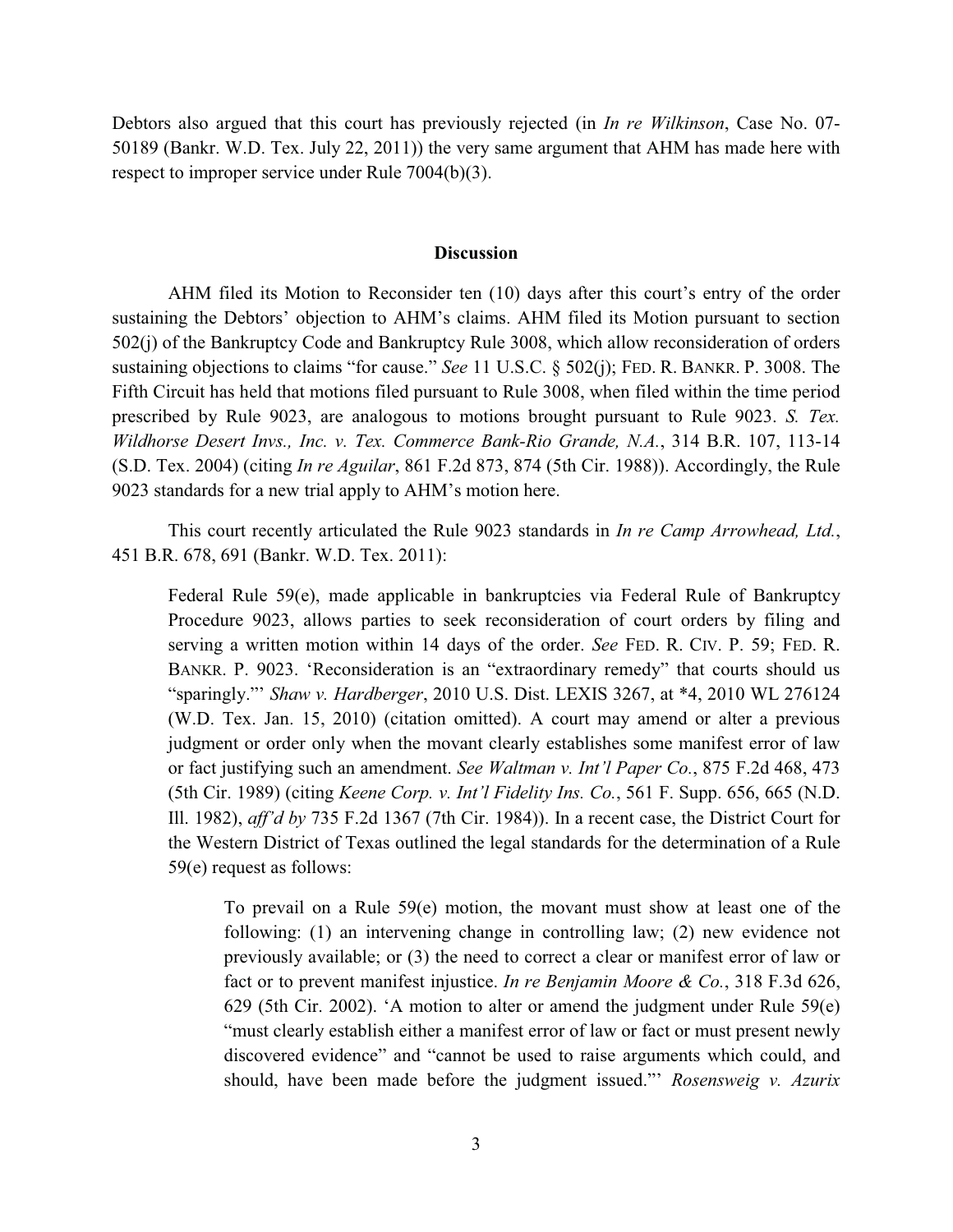*Corp.*, 332 F.3d 854, 863-64 (5th Cir. 2003) (quoting *Simon v. United States*, 891 F.2d 1154, 1159 (5th Cir. 1990)).

*Shaw v. Hardberger*, 2010 U.S. Dist. LEXIS 3267, at \*4-5.

*In re Camp Arrowhead*, 451 B.R. 678, 691 (Bankr. W.D. Tex. 2011). Here, AHM has claimed that the court committed a manifest error of law when it sustained the Debtors' objection because 1) the Debtors should have been estopped to deny AHM's secured status, and 2) AHM was improperly served with notice of the Debtors' claims objection.

Section 502(j) and its "cause" standard requires a movant to *first* establish some reason for disturbing the finality of the claims determination process – and simply claiming that one is now ready to present a valid basis for opposing a claim objection, without explaining why the claimant failed to present that defense in a timely fashion in the first place, falls short of establishing "cause." *See In re Gonzalez*, 2008 Bankr. LEXIS 1421, at \*4-5 (Bankr. W.D. Tex. May 7, 2008). Here, AHM's estoppel argument might have constituted a valid defense to the Debtors' claim objection. *See Jacobson v. Ormsby (In re Jacobson)*, No. 04-51572-RBK, 2006 U.S. Dist. LEXIS 70433, at \*54 (W.D. Tex. Sept. 26, 2006) ("Statements in bankruptcy schedules are executed under penalty of perjury and when offered against a debtor are eligible for treatment as judicial admissions …. A judicial admission is binding on the party making it and judicial admission may not be explained or controverted."). However, AHM failed to raise this argument before this court entered its order sustaining the Debtors' objection to AHM's claims. Accordingly, AHM may only raise this argument now if the court first determines that AHM has satisfied the Rule 9023 standards for a new trial.

As noted above, "'[a] motion to alter or amend the judgment under Rule 59(e) must clearly establish either a manifest error of law or fact or must present newly discovered evidence and cannot be used to raise arguments which could, and should, have been made before the judgment issued."' *In re Camp Arrowhead*, 451 B.R. 678, 691 (Bankr. W.D. Tex. 2011) (internal quotations and citations omitted). *See also Templet v. HydroChem Inc.*, 367 F.3d 473, 478-79 (5th Cir. 2004) (Rule 59(e) motions are "not the proper vehicle for rehashing evidence, legal theories, or arguments that could have been offered or raised before the entry of judgment."). Here, AHM cannot legitimately assert that its estoppel argument could not have been raised before the court entered its order sustaining the Debtors' objection to AHM's claim unless AHM first establishes that it was improperly served with the Debtors' claim objection and thus had no notice of it. In short, the success of AHM's motion depends upon the merits of AHM's improper service argument.<sup>2</sup>

 $\overline{a}$ 

<sup>&</sup>lt;sup>2</sup> At the hearing, AHM's counsel also suggested that it might be relieved from the court's order sustaining the Debtors' objection under an excusable neglect theory—found in Rule 60(b) of the Federal Rules of Civil Procedure. However, AHM presented no evidence in support of this argument. Counsel's statements concerning AHM's reasons for failing to timely respond to the Debtors' objection do not constitute evidence. *See, e.g., Skyline Corp. v.*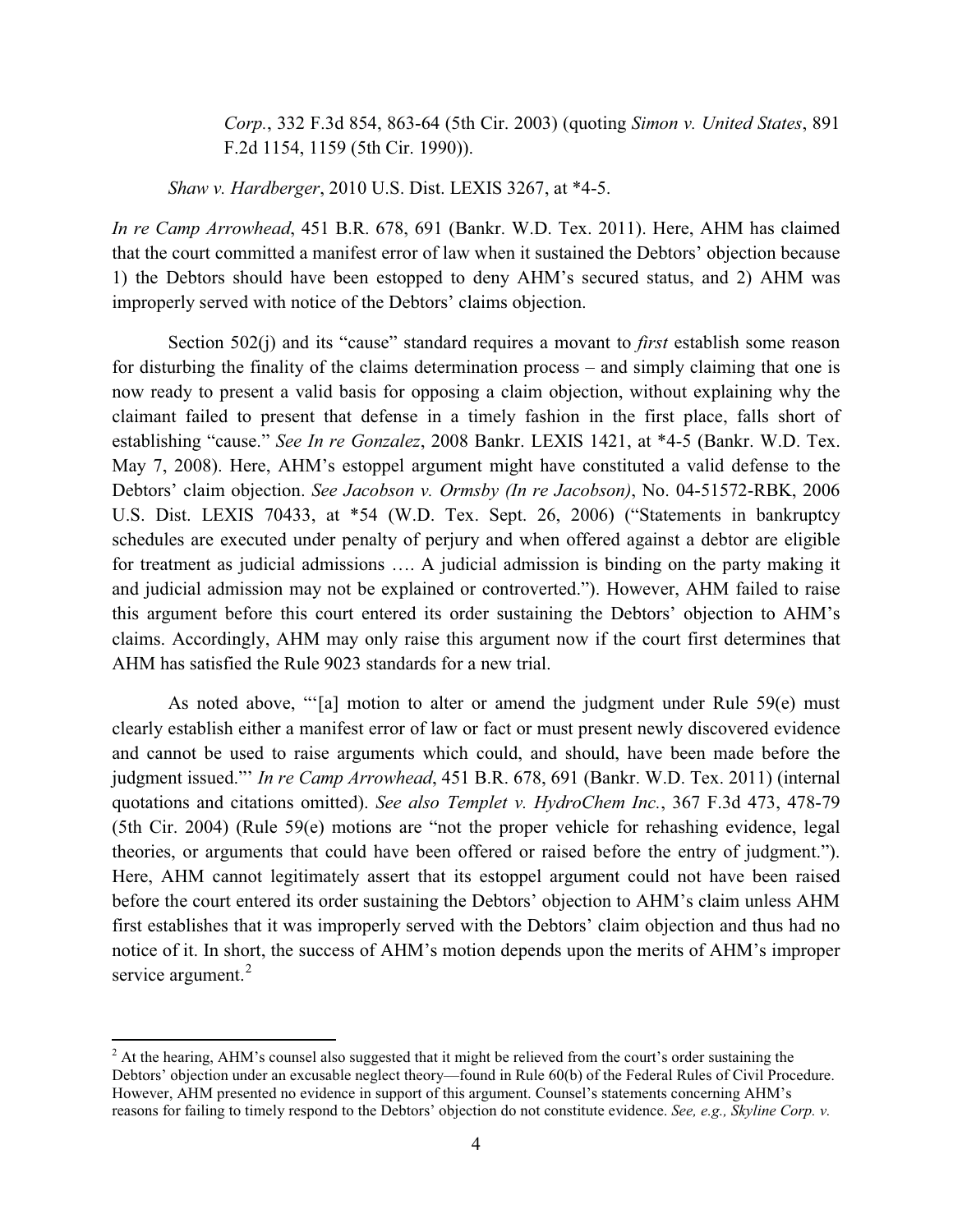This court has previously addressed the same argument regarding improper service under Rule 7004(b)(3) that AHM raises here. *See In re Wilkinson*, Case No. 07-50189 (Bankr. W.D. Tex. July 22, 2011) (Docket No. 400). For the reasons stated in that decision, the court concludes that by mailing the objection to AHM's claims to Hilary Bonial—AHM's authorized agent (per the November 9, 2010 notice of appearance) as well as to the address listed by AHM on its proofs of claim as the address to which notice should be sent, the Debtors satisfied the requirements of Rule 7004(b)(3).

As a final note, this court has previously recognized that the decision to grant or deny a motion for a new trial under Rule 9023 is determined by the equities of the case. As stated by the court in *In re Gonzalez*:

[T]he standard for granting a new trial under Rule 59 is more relaxed than the 'excusable neglect' standard in Rule 60(b)(1). However, the touchstone for relief even under Rule 59 is consideration of the equities of the case. Here, the movant has offered the court nothing to demonstrate why the equities demand relief, other than the broad (and unsustainable) assertion that, if a timely motion under Rule 59(a) is filed, a default order should always be set aside as a matter of equity.

2008 Bankr. LEXIS 1421, at \*5 (Bankr. W.D. Tex. May 7, 2008). Here, AHM's motion for a new trial relies on the allegedly improper service of the Debtors' claim objection. But for the reasons discussed above, the Debtors' service of their objection upon AHM's authorized agent for service of process complied with Rule 7004(b)(3). AHM failed to present any evidence in support of any other grounds that might justify relief under Rule 9023. Only manifest errors of law or new evidence justify relief under Rule 9023. *See, e.g., Ross v. Marshall*, 426 F.3d 745, 763 (5th Cir. 2005) (To succeed on a Rule 59(e) motion, a party must "clearly establish either a manifest error of law or fact or must present newly discovered evidence.").

In its post-hearing brief, AHM asserted that this court's denial of its claim has the effect of cancelling the lien which it holds on the Debtors' property. The flaw in that argument is that AHM has not established that it has any claim against these Debtors—either secured or unsecured. AHM did not offer any evidence at the hearing on this matter. Even in argument, it did not show any way in which it has a claim against these Debtors, other than, in effect, saying "we have one." The proofs of claim that AHM filed in this case do not show that these Debtors are in any way indebted to AHM. If AHM wishes to be paid in this bankruptcy case, it is AHM's responsibility to prove that it has a claim. It has not done so.

Accordingly, it is hereby:

 $\overline{a}$ 

*NLRB*, 613 F.2d 1328, 1337 (5th Cir. 1980).